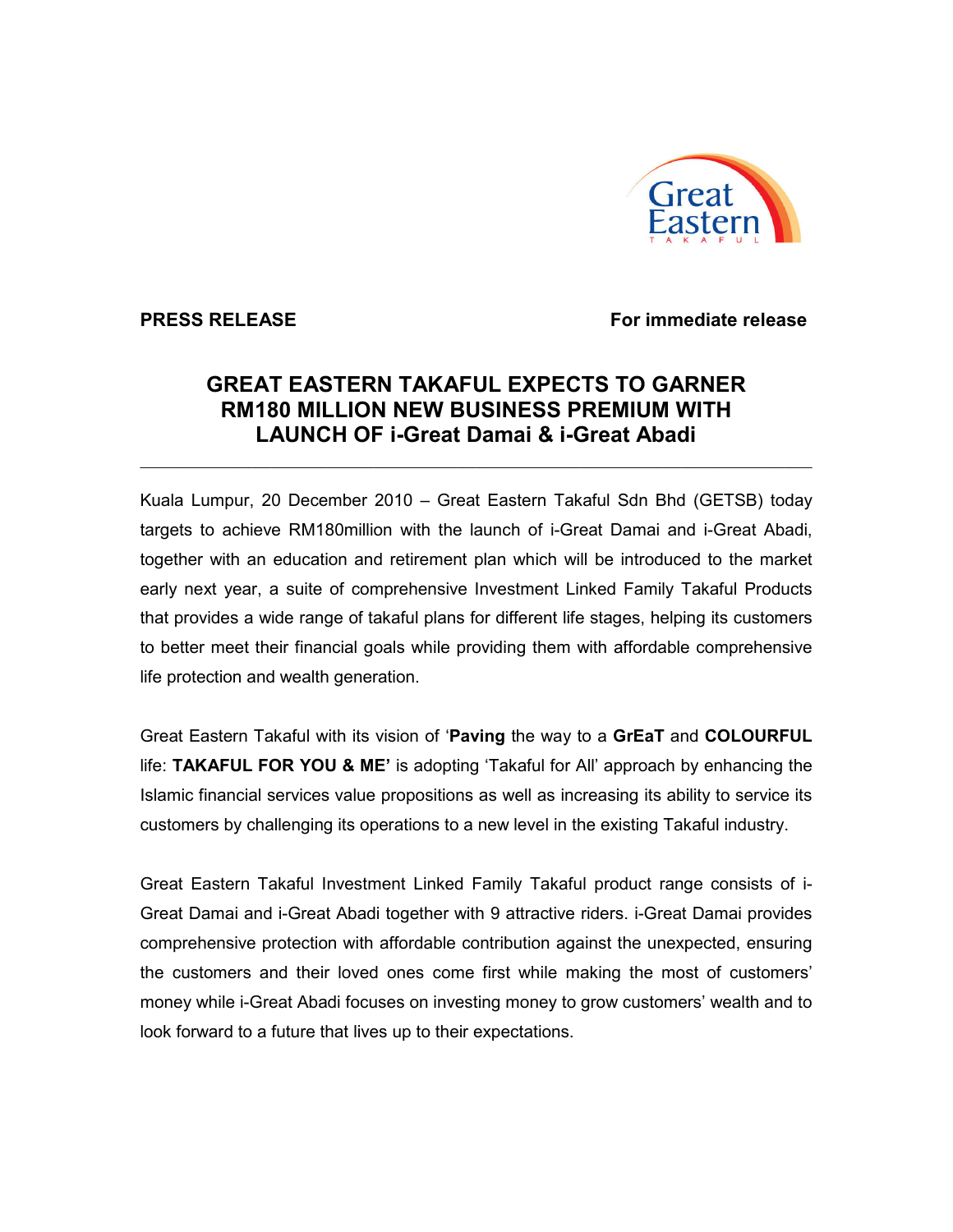While i-Great Damai, a regular contribution investment-linked family takaful plan with access to professionally managed Investment Fund(s) with the benefit of family takaful coverage and Bereavement Benefit of RM2,000 per person regardless of cause of death helps to alleviate the financial burden relating to the funeral, i-Great Abadi optimizes the investment portion with enhanced allocation of 2% for every 3rd contribution year, an investment concept with the attachment of provider/contributor rider. GETSB offers 3 main funds selection i.e. Dana i-Mekar (growth fund), Dana i-Majmuk (balance fund) and Dana i-Makmur (bond fund).

i-Great Damai and i-Great Abadi are launched by En Mohamad Salihuddin Ahmad, Executive Director and Chief Executive Officer, En Elmie Aman Najas, Chief Operating Officer, Mr Wong Kang Yuan, Appointed Actuary and En Ariff Azhan Abd Ghani, Head of Agency Distribution of Great Eastern Takaful Sdn Bhd in the presence of 1,000 members of the agency force at Menara Great Eastern, Kuala Lumpur.

Speaking at the launch, En Salihuddin said, "The  $3<sup>rd</sup>$  quarter of 2010, the Malaysian economy experienced growth in GDP of 5.3% and this will excite the market with these new takaful product range that will give more options to potential customers that need long term financial protection or for those who wish to invest for the future.

"With the launch of i-Great Damai & i-Great Abadi, I am confident that we will be able to achieve our total weighted new business premium target of RM180 million in 2011," En Salihuddin said.

GETSB will leverage on the Great Eastern Life Assurance (Malaysia) Berhad existing agency distribution channel of over 17,000 agents. GETSB's immediate plan is to recruit more bumiputera agents to further strengthen the agency infrastructure. As at now Great Eastern Takaful has 5,000 qualifying Takaful agents that are fully equipped to service the potential customers.